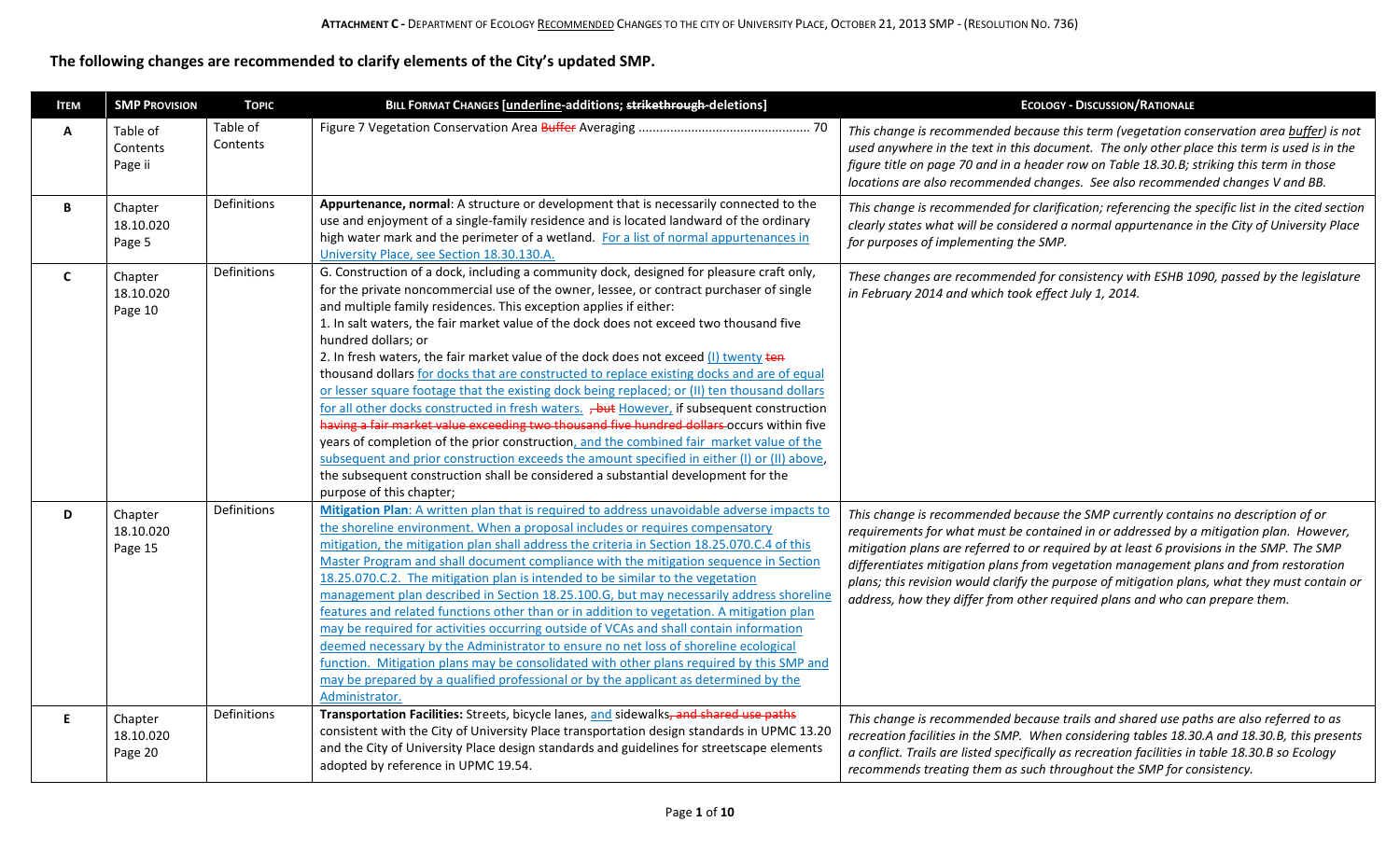| <b>ITEM</b> | <b>SMP PROVISION</b>                                                 | <b>TOPIC</b>                                            | BILL FORMAT CHANGES [underline-additions; strikethrough-deletions]                                                                                                                                                                                                                                                                                                                                                                                                                                                                                              | <b>ECOLOGY - DISCUSSION/RATIONALE</b>                                                                                                                                                                                                                                                                                |
|-------------|----------------------------------------------------------------------|---------------------------------------------------------|-----------------------------------------------------------------------------------------------------------------------------------------------------------------------------------------------------------------------------------------------------------------------------------------------------------------------------------------------------------------------------------------------------------------------------------------------------------------------------------------------------------------------------------------------------------------|----------------------------------------------------------------------------------------------------------------------------------------------------------------------------------------------------------------------------------------------------------------------------------------------------------------------|
| F.          | Chapter<br>18.15.060<br>(A)(1)<br>Page 27                            | Unclassified<br>Uses                                    | 1. The proposal will satisfy the shoreline conditional use permit criteria set forth in Section<br>18.15.040.BC;                                                                                                                                                                                                                                                                                                                                                                                                                                                | This change is recommended to correct a typographical error/inaccurate reference.                                                                                                                                                                                                                                    |
| G           | Chapter<br>18.15.070<br>(C)(3)<br>Page 29                            | Nonconforming<br>Development                            | 3. The expansion or resumption of a nonconforming use may be authorized as a shoreline<br>conditional use provided the applicant demonstrates compliance with the standards in<br>Section 18.15.060.A.                                                                                                                                                                                                                                                                                                                                                          | This change is recommended because currently the only discussion of expansion or<br>resumption of nonconforming uses is in the Unclassified Uses section. It would be logical to<br>include this provision in the Nonconforming Development section.                                                                 |
| H           | Chapter<br>18.15.070 (D)<br>[now (E)] (1)<br>and $(1)(c)$<br>Page 29 | Nonconforming<br>Development                            | 1. When lot size would prevent development of a nonconforming lot consistent with the<br>applicable shoreline setback requirements, the Examiner or Administrator, as appropriate,<br>may authorize development under the following conditions:<br>c. The decision of the Examiner or Administrator shall be based upon the shoreline<br>variance criteria found in Section 18.15.050.F.                                                                                                                                                                        | These changes are recommended for clarity; according to sections 18.15.010 and 18.15.050,<br>the Hearings Examiner has decision making authority on shoreline variance permit<br>applications. Provision $(1)(a)$ in this section outlines that development of a nonconforming<br>lot requires a shoreline variance. |
|             | Chapter<br>18.15.090<br>(A)(4)<br>Page 30                            | <b>Ecology Review</b>                                   | 4. The permit data sheet per WAC 173-27-9190;                                                                                                                                                                                                                                                                                                                                                                                                                                                                                                                   | This change is recommended to correct a typographical error/inaccurate reference.                                                                                                                                                                                                                                    |
|             | Chapter<br>18.25.030<br>(C)(3)<br>Page 44                            | Flood Hazard<br>Reduction                               | 3. New structural flood hazard reduction measures shall be placed landward of the<br>associated wetlands, and designated vegetation conservation areas, except for actions<br>that increase ecological functions, such as wetland restoration. In order for such flood<br>hazard reduction projects to be authorized, it must be determined that no other<br>alternative is feasible to protect existing development. The need for, and analysis of<br>feasible alternatives to structural improvements shall be documented through a<br>geotechnical analysis. | This change is recommended to clarify a typographical error; it appears the word<br>'conservation' in the context of vegetation conservation area was omitted.                                                                                                                                                       |
| K           | Chapter<br>18.25.040<br>$(C)(1)$ and<br>(E)(3)<br>Pages 45 and<br>47 | Parking                                                 | C.1. Parking should be located as far landward of the ordinary high water mark as<br>practicable feasible.<br>E.3. To the extent feasible practicable, attached garages and carports shall be designed<br>and located to provide the most direct vehicular access from the street, minimize<br>impervious driveway surface and minimize adverse impacts on the shoreline.                                                                                                                                                                                       | These changes are recommended because the word 'feasible' is defined in the SMP while<br>'practicable' is not.                                                                                                                                                                                                       |
|             | Chapter<br>18.25.050<br>(F)(8)<br>Page 54                            | <b>Public Access</b>                                    | 8. Public access facilities may be developed over water subject to the mitigation<br>sequencing priorities in Section 18.25.0870.C.4 and all other applicable provisions of this<br>Shoreline Program. All ecological impacts shall be mitigated to achieve no net loss of<br>shoreline ecological functions and system-wide processes.                                                                                                                                                                                                                         | This change is recommended to correct a typographical error/inaccurate reference.                                                                                                                                                                                                                                    |
| M           | Chapter<br>18.25.070<br>(D)(2)<br>Page 59                            | Shoreline<br>Ecological<br>Protection and<br>Mitigation | 2. If there are any conflicts or unclear distinctions between this Shoreline Program and the<br>critical areas regulations, the requirements that are the most specific consistent with the<br>Shoreline Management Act or Washington Administrative Code and most protective of the<br>resource shall apply.                                                                                                                                                                                                                                                   | This change is recommended for clarity; the City and State have endeavored to ensure there<br>are no conflicts, however the revised language would ensure consistency between intent<br>and application/implementation. This would also align with the statement of intent in<br>Section 18.05.060.B.                |
| Ν           | Chapter<br>18.25.070                                                 | Shoreline<br>Ecological                                 | b. Provisions relating to variance procedures and criteria in UPMC Chapter 17.10 do not<br>apply in shoreline jurisdiction. Variance procedures and criteria have been established in                                                                                                                                                                                                                                                                                                                                                                           | This change is recommended to correct a typographical error/inaccurate reference.                                                                                                                                                                                                                                    |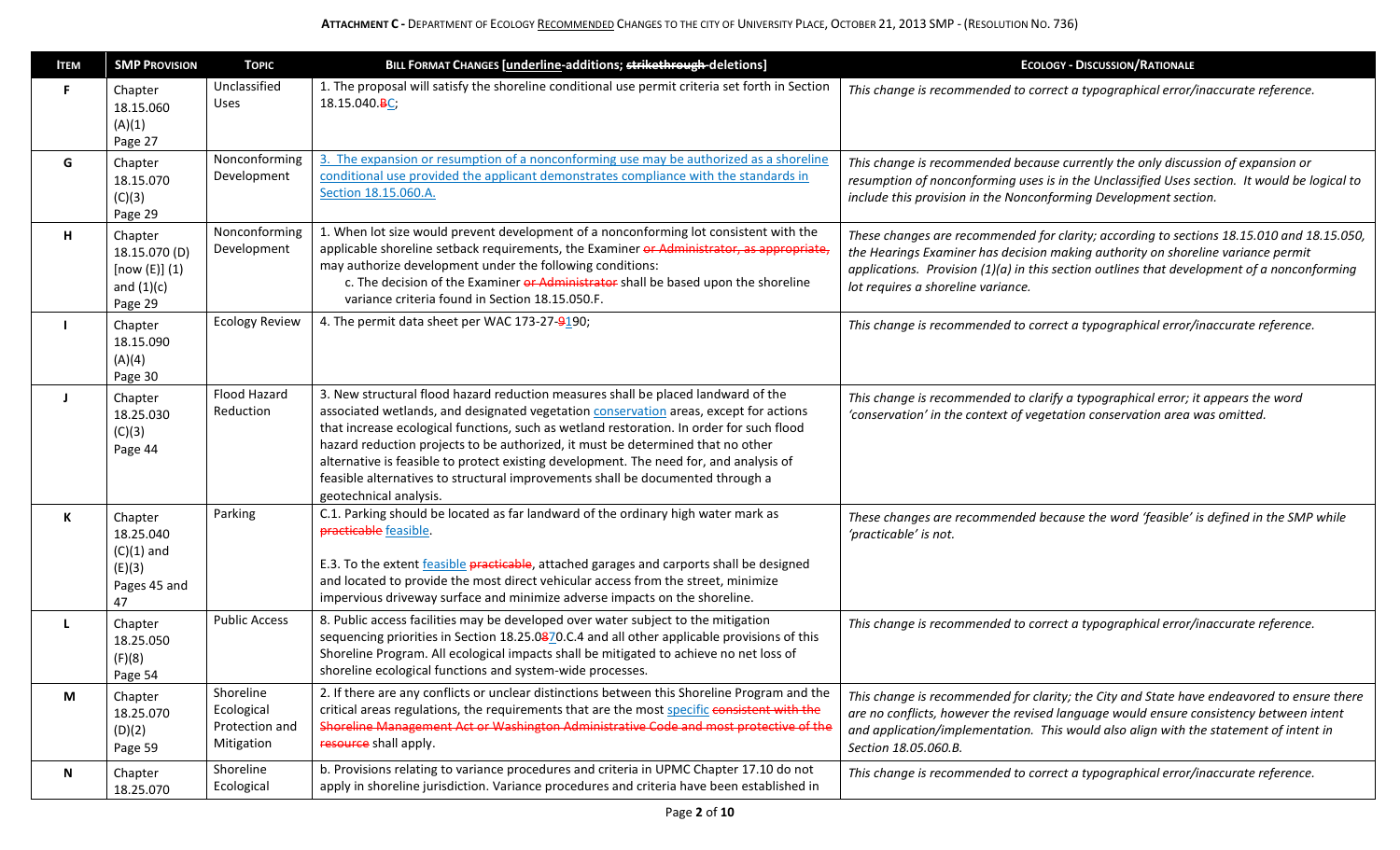| <b>ITEM</b>  | <b>SMP PROVISION</b>     | <b>TOPIC</b>                 | BILL FORMAT CHANGES [underline-additions; strikethrough-deletions]                                                                                                                        | <b>ECOLOGY - DISCUSSION/RATIONALE</b>                                                                                                                                               |
|--------------|--------------------------|------------------------------|-------------------------------------------------------------------------------------------------------------------------------------------------------------------------------------------|-------------------------------------------------------------------------------------------------------------------------------------------------------------------------------------|
|              | (D)(5)(b)                | Protection and               | Section 18.15.050 of this Shoreline Program and in WAC 173-27-170.4.                                                                                                                      |                                                                                                                                                                                     |
|              | Page 60                  | Mitigation                   |                                                                                                                                                                                           |                                                                                                                                                                                     |
| $\mathbf{o}$ | Chapter<br>18.25.080 (A) | Shoreline<br>Restoration and | A. Intent and Applicability. Restoration refers to the reestablishment or upgrading of<br>impaired ecological shoreline processes or functions. The following goals and policies and      | The first change is recommended because the section of text that follows includes policies<br>and regulations, but no goals. The second change is recommended because the Inventory |
|              | Page 62                  | Enhancement                  | regulations are intended to guide actions that are designed to achieve improvements in                                                                                                    | and Characterization is the background document intended to describe the current baseline                                                                                           |
|              |                          |                              | shoreline ecological functions over time in shoreline areas where such functions have                                                                                                     | condition of shoreline areas within the City.                                                                                                                                       |
|              |                          |                              | been degraded. The overarching purpose is to achieve overall improvements over time                                                                                                       |                                                                                                                                                                                     |
|              |                          |                              | when compared to the condition upon adoption of this Shoreline Program, as detailed in<br>the Shoreline Inventory and Characterization Report Cumulative Impacts Analysis Report.         |                                                                                                                                                                                     |
| P.           | Chapter                  | Shoreline                    | 2. Restoration/enhancement plans projects shall be designed to increase quality, width                                                                                                    | The two changes from "plans" to "projects" are recommended because this section is about                                                                                            |
|              | 18.25.080                | Restoration and              | and diversity of native vegetation in protected corridors adjacent to riparian habitats to                                                                                                | restoration and enhancement projects. The previous regulation in this section requires that                                                                                         |
|              | (C)(2)                   | Enhancement                  | provide safe migration pathways for fish and wildlife, food, nest sites, shade, perches, and                                                                                              | restoration and enhancement projects be carried out in accordance with an approved                                                                                                  |
|              | Page 63                  |                              | organic debris, where appropriate. Plans Projects should strive to control non-indigenous                                                                                                 | vegetation management plan, so it does not appear that this regulation was intended to                                                                                              |
|              |                          |                              | plants or weeds that are proven harmful to adversely affect native vegetation or habitats.                                                                                                | speak to or require a different or additional plan (restoration/enhancement plan). The other                                                                                        |
|              |                          |                              |                                                                                                                                                                                           | two changes are recommended for clarity; it is unclear what parts of the landscape would                                                                                            |
|              |                          |                              |                                                                                                                                                                                           | comprise 'protected corridors adjacent to riparian habitats' with regard to the SMP, and it is<br>unclear how 'harm' would be defined or proven.                                    |
|              |                          | Shoreline                    | 3. In accordance with RCW 90.58.580, a Substantial Development Permit is not required                                                                                                     |                                                                                                                                                                                     |
| Q            | Chapter<br>18.25.080     | <b>Restoration and</b>       | for development on land that is brought under shoreline jurisdiction due to a shoreline                                                                                                   | These changes are recommended to detail the process for seeking relief from SMP<br>development standards and use regulations when a shoreline restoration project causes or         |
|              | $(C)(3)$ & $(4)$         | Enhancement                  | restoration project. However, projects are still required to comply with the regulations of                                                                                               | would cause a landward shift in the OHWM, and the circumstances under which a                                                                                                       |
|              | Page 63                  |                              | this Master Program.                                                                                                                                                                      | substantial development permit is not required (RCW 90.58.580).                                                                                                                     |
|              |                          |                              |                                                                                                                                                                                           |                                                                                                                                                                                     |
|              |                          |                              | 4. Projects taking place on lands that are brought into shoreline jurisdiction due to a<br>shoreline restoration project that caused a landward shift of the OHWM may apply to the        |                                                                                                                                                                                     |
|              |                          |                              | Administrator for relief from the SMP development standards and use regulations under                                                                                                     |                                                                                                                                                                                     |
|              |                          |                              | the provisions of RCW 90.58.580. Any relief granted shall be strictly in accordance with                                                                                                  |                                                                                                                                                                                     |
|              |                          |                              | the limited provisions of RCW 90.58.580, including the specific approval of the Department                                                                                                |                                                                                                                                                                                     |
|              |                          |                              | of Ecology.                                                                                                                                                                               |                                                                                                                                                                                     |
| $\mathbf R$  | Chapter                  | Vegetation                   | 1. The following uses and activities may be authorized within the VCA if also allowed                                                                                                     | The first change is recommended because the word 'feasible' is defined in the SMP while                                                                                             |
|              | 18.25.100                | Conservation                 | within the associated shoreline environment designation. Uses or activities listed in items<br>a-j shall be located in the outer half of the required VCA to the greatest extent possible | 'practicable' is not. The second change is recommended for clarity; it is not immediately                                                                                           |
|              | (D)(1)                   |                              | feasible. If an allowed non-residential use or activity requires additional area more area                                                                                                | apparent what is meant by "additional area" until one reads further in this section. This                                                                                           |
|              | Page 66                  |                              | than the allowed percentage outlined in regulation 2 below, such as transportation                                                                                                        | change would spell out the 'area' that is the subject of this provision.                                                                                                            |
|              |                          |                              | facilities, utilities and public recreation trails, the applicant shall ensure that the proposed                                                                                          |                                                                                                                                                                                     |
|              |                          |                              | use or activity will not result in a net loss to shoreline ecological functions and plant                                                                                                 |                                                                                                                                                                                     |
|              |                          |                              | vegetation in an equivalent area elsewhere on-site within the shoreline area. The                                                                                                         |                                                                                                                                                                                     |
|              |                          |                              | Administrator shall utilize mitigation sequencing priorities in Section 18.25.070.C.2 when                                                                                                |                                                                                                                                                                                     |
|              |                          |                              | considering intrusions into VCAs.                                                                                                                                                         |                                                                                                                                                                                     |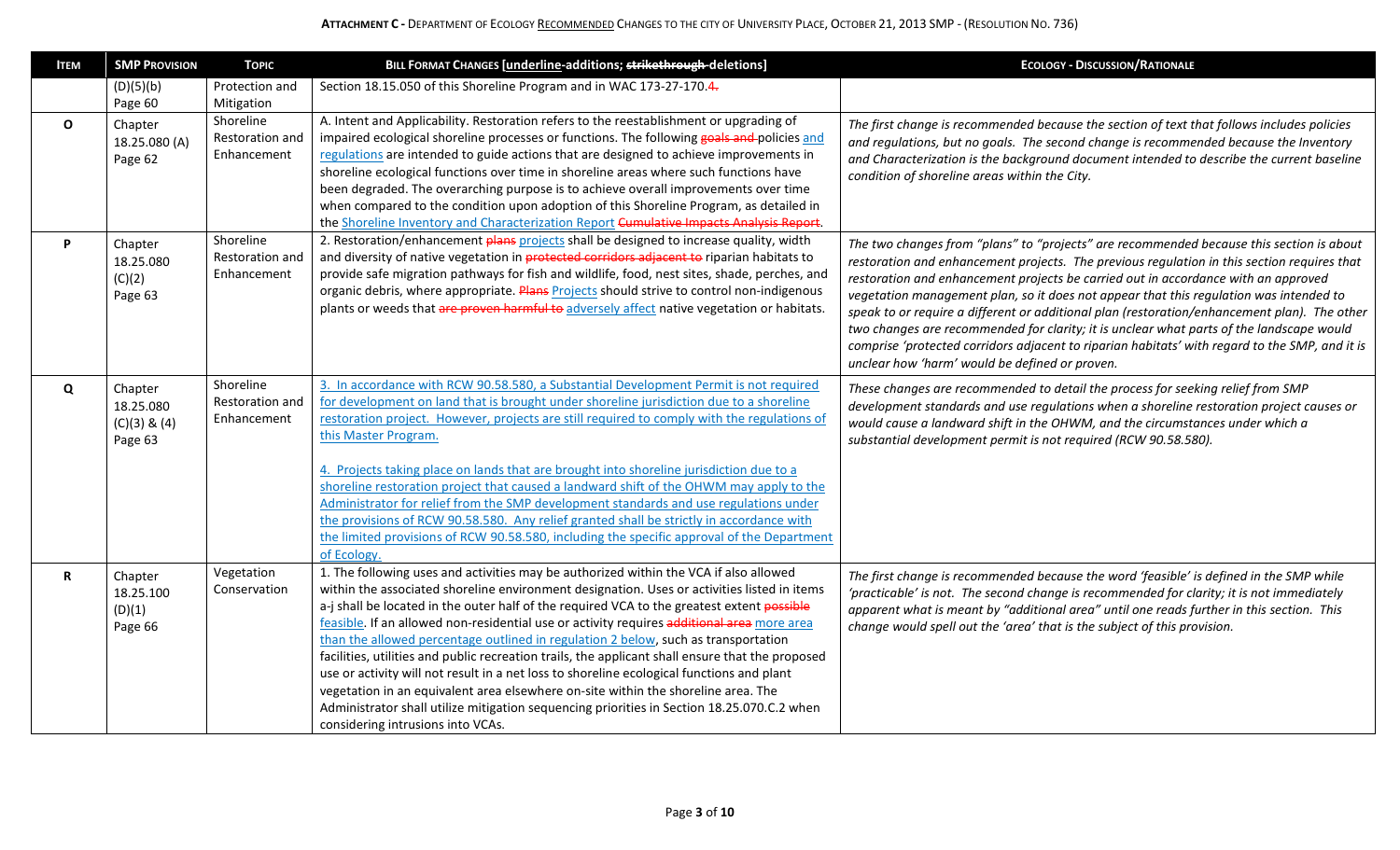## **ATTACHMENT C -** DEPARTMENT OF ECOLOGY RECOMMENDED CHANGES TO THE CITY OF UNIVERSITY PLACE, OCTOBER 21, 2013 SMP - (RESOLUTION NO. 736)

| <b>ITEM</b>  | <b>SMP PROVISION</b>                                  | <b>TOPIC</b>               | BILL FORMAT CHANGES [underline-additions; strikethrough-deletions]                                                                                                                                                                                                                                                                                                                                                                                                                                                                                                                                                                                                                                                                                                                                                                                                                                                                                                                                                                                                                                                                                                                                                                                                                                                                                                                                                                                                                                                                                                                                                                                                                    | <b>ECOLOGY - DISCUSSION/RATIONALE</b>                                                                                                                                                                                                                                                                                                                                       |
|--------------|-------------------------------------------------------|----------------------------|---------------------------------------------------------------------------------------------------------------------------------------------------------------------------------------------------------------------------------------------------------------------------------------------------------------------------------------------------------------------------------------------------------------------------------------------------------------------------------------------------------------------------------------------------------------------------------------------------------------------------------------------------------------------------------------------------------------------------------------------------------------------------------------------------------------------------------------------------------------------------------------------------------------------------------------------------------------------------------------------------------------------------------------------------------------------------------------------------------------------------------------------------------------------------------------------------------------------------------------------------------------------------------------------------------------------------------------------------------------------------------------------------------------------------------------------------------------------------------------------------------------------------------------------------------------------------------------------------------------------------------------------------------------------------------------|-----------------------------------------------------------------------------------------------------------------------------------------------------------------------------------------------------------------------------------------------------------------------------------------------------------------------------------------------------------------------------|
| S            | Chapter<br>18.25.100<br>Figure 6<br>Page 67           | Vegetation<br>Conservation | <b>SED</b><br><b>WIDTH AREA*</b><br><b>SR, DIMI</b><br>25'<br>25%<br>SEE 18.25.100.C.1.b FOR EXEMPTIONS -<br><b>FROM VCA RESTORATION AND</b><br>$+00^{\circ}$<br>10%<br><b>ENHANCEMENT REQUIREMENTS</b><br><b>UC</b><br>40'<br>25%<br>150'<br>outer half of the<br>Percent of VCA that may be used for the following<br>f. Equipment necessary for conducting water-<br>dependent uses such as boat travel lifts for<br>uses and activities within the VCA if also allowed<br>within the associated shoreline environment designation:<br>boat maintenance and upland storage;<br>g. Improvements that are part of an approved<br>a. Transportation facilities and utilities only<br>enhancement, restoration, or mitigation plan;<br>when It has been determined that alternative<br>upland locations are not feasible;<br>h. Shoreline stabilization only when it is part<br>of an approved project.<br>b. Pedestrian access from upland areas to the<br>shoreline, piers, docks, launch ramps, viewing<br>platforms, wildlife viewing blinds and other similar<br>I. Uncovered single-family residential decks, patios,<br>water-oriented uses;<br>access paths and play surfaces utilizing pervious<br>materials and designs;<br>c. Public access viewpoints<br>J. Benches, tables, hot tubs, fire pits, play equipment<br>d. Public recreation trails and shared use pathways:<br>and other similar accessory structures or equipment<br>provided in conjunction with a single-family residence;<br>e. Educational facilities such as viewing platforms,<br>wildlife viewing blinds and interpretive sites;<br>FIGURE 6 ALLOWABLE USES AND ACTIVITIES IN VEGETATION CONVERSATION | The changes to this figure are recommended so they are consistent with the text they are<br>intended to illustrate.<br>The vegetation conservation area in the Natural designation is 150' wide, not 100' wide.<br>Section 18.25.100.D.1 outlines that these uses shall be located in the outer half of the<br>required VCA.<br>This change corrects a typographical error. |
|              |                                                       |                            | <b>CONSERVATION AREA</b>                                                                                                                                                                                                                                                                                                                                                                                                                                                                                                                                                                                                                                                                                                                                                                                                                                                                                                                                                                                                                                                                                                                                                                                                                                                                                                                                                                                                                                                                                                                                                                                                                                                              |                                                                                                                                                                                                                                                                                                                                                                             |
| $\mathbf{T}$ | Chapter<br>18.25.100<br>(E)(6)<br>Page 68             | Vegetation<br>Conservation | a. An existing home and other primary structures located within and encompassing more<br>than 50% of a VCA may be considered sufficient justification for demonstrating<br>infeasibility;                                                                                                                                                                                                                                                                                                                                                                                                                                                                                                                                                                                                                                                                                                                                                                                                                                                                                                                                                                                                                                                                                                                                                                                                                                                                                                                                                                                                                                                                                             | This change is recommended for clarity and for consistency with Section 18.25.100.C.1.b.                                                                                                                                                                                                                                                                                    |
| U            | Chapter<br>18.25.100<br>$(F)(1)$ and $(3)$<br>Page 69 | Vegetation<br>Conservation | 1. If the development footprint within the VCA would be increased by a proposed an<br>allowed alteration, and if the VCA does not contain native vegetation or the native<br>vegetation within the VCA has been significantly degraded, vegetation shall be required as<br>follows:<br>3. The width of a VCA may be averaged to account for variation in site conditions and to<br>create a more natural arrangement of plantings (see Figure 7 below). The total square<br>footage of landscaped area shall be calculated based on the minimum width area specified<br>for each shoreline environment in Section 18.25.100.C.1. Area lost through reduction of<br>the VCA width must be added to another portion of the VCA, which will result in no loss of<br>VCA area. The minimum reduced width of the averaged area shall be no less than 50<br>percent of the minimum width specified in Section 18.25.100.C.1. The averaged VCA shall<br>be configured to include all existing trees over six inches diameter breast height to the<br>extent practicable feasible.                                                                                                                                                                                                                                                                                                                                                                                                                                                                                                                                                                                                            | The first change is recommended for specificity. The second change is recommended<br>because the word 'feasible' is defined in the SMP while 'practicable' is not.                                                                                                                                                                                                          |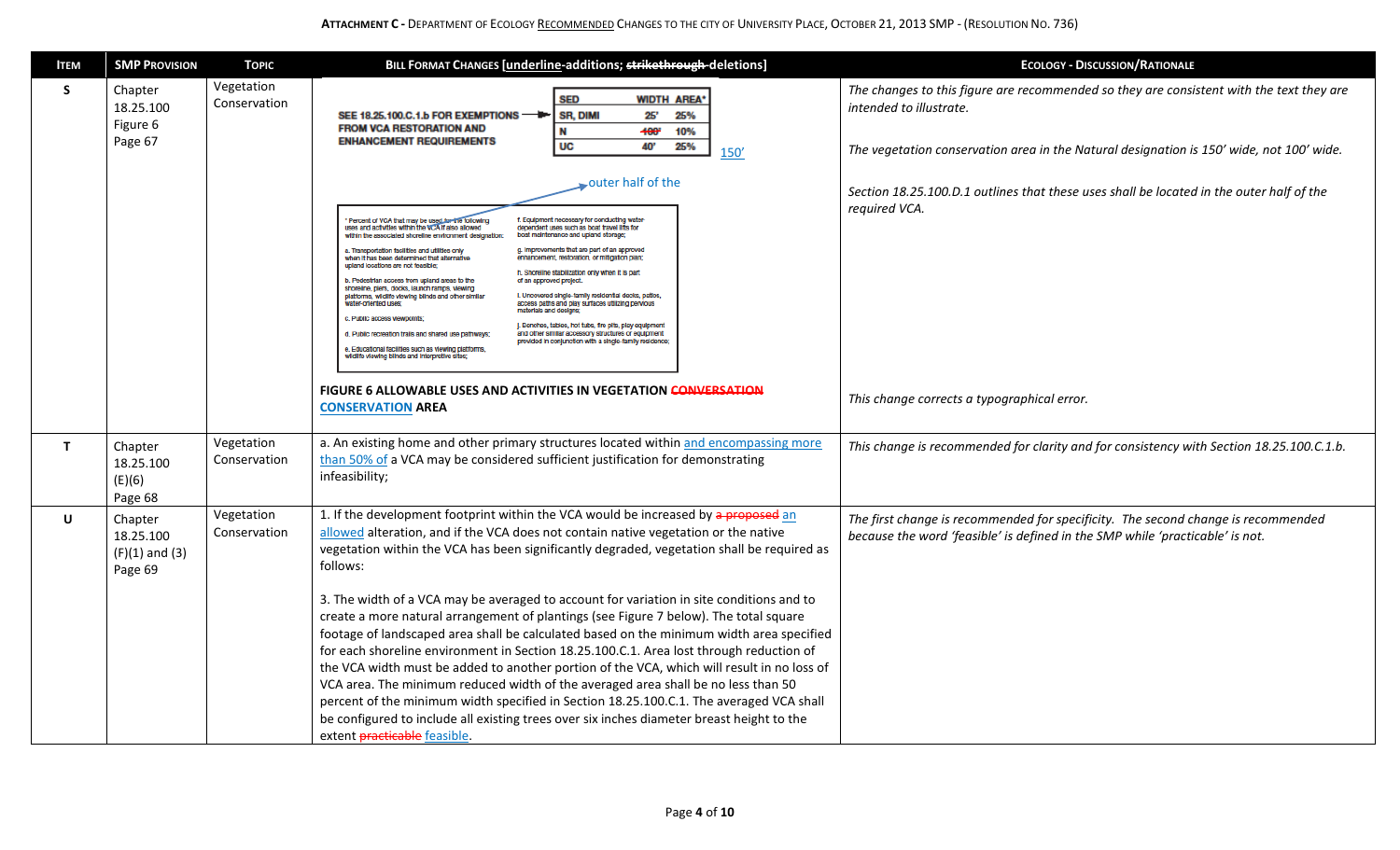## **ATTACHMENT C -** DEPARTMENT OF ECOLOGY RECOMMENDED CHANGES TO THE CITY OF UNIVERSITY PLACE, OCTOBER 21, 2013 SMP - (RESOLUTION NO. 736)

| <b>ITEM</b>  | <b>SMP PROVISION</b>                                  | <b>TOPIC</b>               | BILL FORMAT CHANGES [underline-additions; strikethrough-deletions]                                                                                                                                                                                                                                                                                                                                                                                                                                                                                                                                                                                                                                                                                                                                                                                                                                                                                                                                                        | <b>ECOLOGY - DISCUSSION/RATIONALE</b>                                                                                                                                                                                                                                                                                                                                                                                                                                                                                                                                                                                                                                                                                                                                                                                                                                                                                                                                                                                                                |
|--------------|-------------------------------------------------------|----------------------------|---------------------------------------------------------------------------------------------------------------------------------------------------------------------------------------------------------------------------------------------------------------------------------------------------------------------------------------------------------------------------------------------------------------------------------------------------------------------------------------------------------------------------------------------------------------------------------------------------------------------------------------------------------------------------------------------------------------------------------------------------------------------------------------------------------------------------------------------------------------------------------------------------------------------------------------------------------------------------------------------------------------------------|------------------------------------------------------------------------------------------------------------------------------------------------------------------------------------------------------------------------------------------------------------------------------------------------------------------------------------------------------------------------------------------------------------------------------------------------------------------------------------------------------------------------------------------------------------------------------------------------------------------------------------------------------------------------------------------------------------------------------------------------------------------------------------------------------------------------------------------------------------------------------------------------------------------------------------------------------------------------------------------------------------------------------------------------------|
| $\mathbf{V}$ | Chapter<br>18.25.100<br>Figure 7<br>Page 70           | Vegetation<br>Conservation | <b>SHORELINE</b><br><b>INCREASE NATIVE</b><br><b>ORDINARY HIGH</b><br><b>VEGETATION TO</b><br><b>WATER MARK OR</b><br><b>ACCOUNT FOR</b><br><b>BULKHEAD</b><br><b>VCA IMPACTS*</b><br><b>EXISTING NON-</b><br><b>CONFORMING</b><br><b>SINGLE FAMILY</b><br><b>RESIDENCE</b><br><b>VCA IMPACT</b><br><b>VCA VARIES*</b><br>10 FT<br><b>MINIMUM 5 FT</b><br><b>SETBACK</b><br>(18.25.100.E.3.c)<br><b>NTS</b><br><b>PLAN</b><br>*THE WIDTH OF A VCA MAY BE AVERAGED TO ACCOUNT FOR VARIATION IN SITE<br>CONDITIONS AND TO CREATE A MORE NATURAL ARRANGEMENT OF PLANTING.<br>* INCREASED NATIVE VEGETATION IS ONLY REQUIRED WHERE THERE IS AN<br>INCREASE IN THE DEVELOPMENT FOOTPRINT WITHIN THE VCA (18.25.100.F).<br>18.25.100.F.3 VCA BUFFER AVERAGING<br>FIGURE 7 VEGETATION CONSERVATION AREA BUFFER AVERAGING                                                                                                                                                                                                         | It is recommended that the illustrated "VCA impact area" (red circle) be revised. This area<br>depicts what is assumed to be an addition to a single family residence. However, various<br>provisions in the SMP (18.25.100 (E)(5) and 18.30.130 (C)) indicate that additions to existing<br>residential structures are not allowed in VCAs. Additionally, if this were a nonconforming<br>residence, no expansion could occur within the VCA according to Section 18.15.070<br>(C)(1)(d)(i). For accuracy and consistency, it is recommended that an accessory structure or<br>improvement such as a deck or patio as outlined in $18.25.100$ (D)(1) be depicted in this<br>figure instead.<br>Striking "buffer" in the figure text and title are recommended here because this term<br>(vegetation conservation area buffer) is not used anywhere in the text in this document.<br>The only other place this term is used is in the table of contents as well as in a header row<br>on Table 18.30.B; striking those are also recommended changes. |
| W            | Chapter<br>18.25.100<br>(G)(1)(b)<br>Page 71          | Vegetation<br>Conservation | b. A description of how mitigation sequencing in Section 18.25.070.C.2 was used or and<br>how the plan achieves no net loss of shoreline ecological functions the vegetation is<br>providing;                                                                                                                                                                                                                                                                                                                                                                                                                                                                                                                                                                                                                                                                                                                                                                                                                             | This change is recommended to support full implementation of and emphasis on the<br>mitigation sequence and no net loss as outlined in Section 18.25.070 (C)(1) and (2).                                                                                                                                                                                                                                                                                                                                                                                                                                                                                                                                                                                                                                                                                                                                                                                                                                                                             |
| X            | Chapter<br>18.25.110<br>$(D)(7)$ and $(8)$<br>Page 75 | View Protection            | 7. Where lighted signs and illuminated areas are authorized, such illuminating devices shall<br>be shaded and directed so as to minimize, to the extent practicable feasible, the negative<br>impact of light and glare on neighboring properties, streets, public areas or water bodies.<br>Signage shall comply with the illumination standards specified in Section 19.75.070.B.2.<br>8. New development, uses and activities shall locate and screen trash and recycling<br>receptacles, utility boxes, HVAC systems, electrical transformers and other appurtenances<br>to minimize interference with public views. Building mechanical equipment shall be<br>incorporated into building architectural features, such as pitched roofs, to the maximum<br>extent possible feasible. Where mechanical equipment cannot be incorporated into<br>architectural features, a visual screen shall be provided consistent with building exterior<br>materials that obstructs views of such equipment but not the shoreline. | These changes are recommended because the word 'feasible' is defined in the SMP while<br>'practicable' and 'possible' are not.                                                                                                                                                                                                                                                                                                                                                                                                                                                                                                                                                                                                                                                                                                                                                                                                                                                                                                                       |
| Y            | Chapter<br>18.25.110                                  | <b>View Protection</b>     | d. The extent to which development on other properties in the immediate area has<br>already been degraded or preserved public shoreline views.                                                                                                                                                                                                                                                                                                                                                                                                                                                                                                                                                                                                                                                                                                                                                                                                                                                                            | This change is recommended to correct a typographical error.                                                                                                                                                                                                                                                                                                                                                                                                                                                                                                                                                                                                                                                                                                                                                                                                                                                                                                                                                                                         |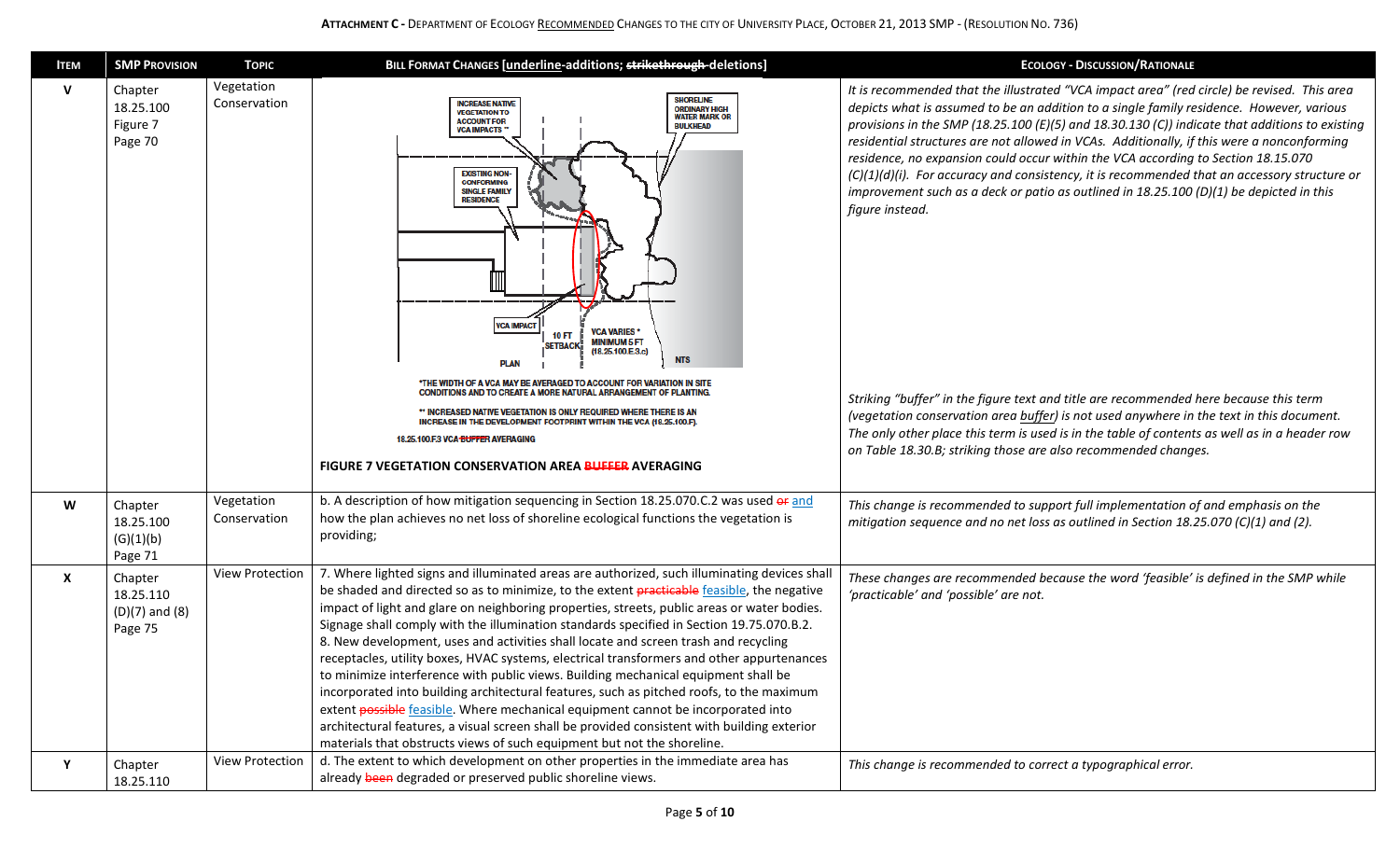| <b>ITEM</b> | <b>SMP PROVISION</b>                                                        | <b>TOPIC</b>                        | BILL FORMAT CHANGES [underline-additions; strikethrough-deletions]                                                                                                                                                                                                                                                                                                                                                                                                                                                                                                                                                                                                                                                                         | <b>ECOLOGY - DISCUSSION/RATIONALE</b>                                                                                                                                                                                                                                     |
|-------------|-----------------------------------------------------------------------------|-------------------------------------|--------------------------------------------------------------------------------------------------------------------------------------------------------------------------------------------------------------------------------------------------------------------------------------------------------------------------------------------------------------------------------------------------------------------------------------------------------------------------------------------------------------------------------------------------------------------------------------------------------------------------------------------------------------------------------------------------------------------------------------------|---------------------------------------------------------------------------------------------------------------------------------------------------------------------------------------------------------------------------------------------------------------------------|
|             | (E)(1)(d)                                                                   |                                     |                                                                                                                                                                                                                                                                                                                                                                                                                                                                                                                                                                                                                                                                                                                                            |                                                                                                                                                                                                                                                                           |
| z           | Page 77<br>Chapter<br>18.30.010<br>Page 80                                  | Shoreline Use<br>and<br>Development | The purpose of this chapter is to set forth policies and regulations for specific common<br>uses and types of development that occur within University Place's shoreline jurisdiction.<br>Where a use is not listed in Table 18.30.A, the provisions of Chapter 18.15.060,<br>Unclassified Uses, shall apply in addition to the general provisions in this chapter. All uses<br>and activities shall be consistent with the provisions of the shoreline environment<br>designation in which they are located.                                                                                                                                                                                                                              | This change is recommended for clarity and specificity.                                                                                                                                                                                                                   |
| AA          | Chapter<br>18.30.030 (B)<br>Page 81                                         | Regulations                         | B. All uses not explicitly allowed in this Shoreline Program shall require a conditional use<br>permit. The Administrator and/or Hearing Examiner may impose conditions to ensure that<br>the proposed development meets the policies of this Shoreline Program.                                                                                                                                                                                                                                                                                                                                                                                                                                                                           | This change is recommended for clarity; according to sections 18.15.010 and 18.15.050, the<br>Hearings Examiner has decision making authority on shoreline conditional use permit<br>applications.                                                                        |
| BB          | Chapter<br>18.30.040<br>Table 18.30.B<br>Page 84                            | Development<br>Standards            | <b>Vegetation Conservation Area (VCA) Buffer</b><br>$25'^{21}$<br>25'<br>40'<br>150'<br>N/A                                                                                                                                                                                                                                                                                                                                                                                                                                                                                                                                                                                                                                                | This change is recommended because this term (vegetation conservation area buffer) is not<br>used anywhere in the text in this document. This term is used in the figure 7 title on page 70<br>and in the table of contents; striking those are also recommended changes. |
| cc          | Chapter<br>18.30.040<br>Table 18.30.B<br>Page 85                            | Development<br>Standards            | Day Island<br>Shoreline<br>Urban<br>Marine<br>Medium<br>Residential<br>Natural<br>Deepwater<br>Conservancy<br>Intensity<br><b>Commercial</b><br>Water-Related<br>35'<br>N/A<br>N/A<br>$50^{\prime}$ N/A<br>N/A<br>and Enjoyment<br>Recreation<br>Nonwater-<br>60'<br>$35^{\prime}$ N/A<br>50'<br>160'<br>N/A<br>Oriented                                                                                                                                                                                                                                                                                                                                                                                                                   | These changes are recommended for consistency; Table 18.A.30 outlines that commercial<br>uses are prohibited in the urban conservancy designation and nonwater-oriented recreation<br>is prohibited in the shoreline residential designation.                             |
| <b>DD</b>   | Chapter<br>18.30.040<br>Table 18.30.B<br>Footnotes 7,<br>17 & 18<br>Page 86 | Development<br>Standards            | 7 = Maximum height for properties located both east of the centerline of the Day Island<br>Waterway and more than 100 feet from the OHWM or when located on the upland<br>(easterly) side of 91st Avenue West (see Figure 11 in UPMC 19.45.100), subject to approval<br>of visual impact assessment, per Section 18.25.430 110.E.<br>17 = Impervious area located within 100 feet of the OHWM; may be increased from 50% to<br>65% by restoring or enhancing the VCA in accordance with the provisions of Section<br>18.25.420 100.<br>18 = Impervious area located more than 100 feet from the OHWM; may be increased from<br>75% to 90% by restoring or enhancing the VCA in accordance with the provisions of<br>Section 18.25.120 100. | These changes are recommended to correct typographical errors/inaccurate references.                                                                                                                                                                                      |
| EE.         | Chapter<br>18.30.040<br>Table 18.30.B                                       | Development<br>Standards            | 21 = Properties on Sunset Beach and Day Island South Spit are exempt from VCA<br>requirements. Properties on Day Island that have an existing SFD located within 10 feet of<br>the OHWM or have at least 50% of the VCA occupied by an existing SFD and other primary                                                                                                                                                                                                                                                                                                                                                                                                                                                                      | This change is recommended for consistency with Section 18.25.100.C.1.b.                                                                                                                                                                                                  |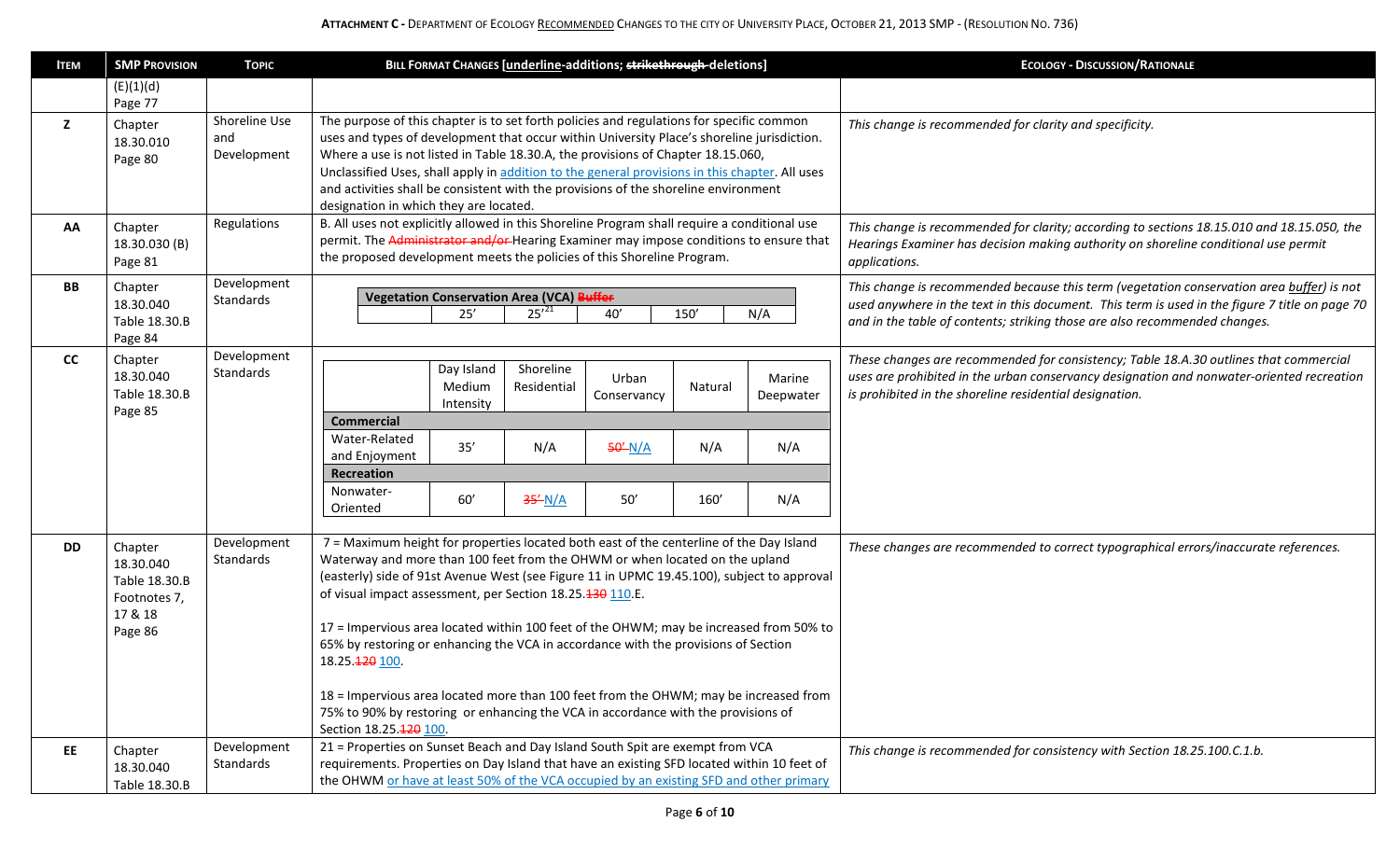| <b>ITEM</b> | <b>SMP PROVISION</b>                                            | <b>TOPIC</b>             | BILL FORMAT CHANGES [underline-additions; strikethrough-deletions]                                                                                                                                                                                                                                                                                                                                                                                                                                                                                                                                                                                                                                                                      | <b>ECOLOGY - DISCUSSION/RATIONALE</b>                                                                                                                                                                                                                                                                                                                                                                                                                                                                                                                                                                                                                                                                  |
|-------------|-----------------------------------------------------------------|--------------------------|-----------------------------------------------------------------------------------------------------------------------------------------------------------------------------------------------------------------------------------------------------------------------------------------------------------------------------------------------------------------------------------------------------------------------------------------------------------------------------------------------------------------------------------------------------------------------------------------------------------------------------------------------------------------------------------------------------------------------------------------|--------------------------------------------------------------------------------------------------------------------------------------------------------------------------------------------------------------------------------------------------------------------------------------------------------------------------------------------------------------------------------------------------------------------------------------------------------------------------------------------------------------------------------------------------------------------------------------------------------------------------------------------------------------------------------------------------------|
|             | Footnote 21<br>Page 86                                          |                          | structures are exempt from VCA requirements.                                                                                                                                                                                                                                                                                                                                                                                                                                                                                                                                                                                                                                                                                            |                                                                                                                                                                                                                                                                                                                                                                                                                                                                                                                                                                                                                                                                                                        |
| FF.         | Chapter<br>18.30.040<br>Table 18.30.B<br>Footnote 31<br>Page 86 | Development<br>Standards | 31 = Setbacks from OHWM for new construction and additions; existing lawfully<br>established structures located closer to OHWM than specified setback shall be considered<br>"conforming" structures. These may be expanded provided dwelling floor area, including<br>any attached structures such as garages, carports and the like, does not exceed 1,600<br>square feet inclusive of addition(s).                                                                                                                                                                                                                                                                                                                                   | This change is recommended for clarity and precision; the intent is to accommodate<br>reasonable expansion of homes on the Day Island South Spit, most of which are located<br>adjacent to or extend past the ordinary high water mark and have little to no upland area in<br>which to expand. This change would provide certainty and consistency with regard to how<br>dwelling floor area is measured and what it is included, and would prevent other attached<br>structures that would have been excluded from the 1,600 square foot calculation from being<br>constructed and altered over time into space that would qualify as dwelling floor area.                                           |
| GG          | Chapter<br>18.30.070<br>(E)(1)(a)<br>Page 90                    | Boating<br>Facilities    | a. The proposed location or modification is the least environmentally damaging<br>alternative. Shallow water embayments, areas of active channel migration where dredging<br>would be required because of the proposed change, and areas of intact shoreline<br>ecological functions and processes, are avoided;                                                                                                                                                                                                                                                                                                                                                                                                                        | This change is recommended to clarify it is not the City's intent to prohibit modifications to<br>existing marinas within the Day Island waterway, which could be considered a shallow<br>water embayment.                                                                                                                                                                                                                                                                                                                                                                                                                                                                                             |
| <b>HH</b>   | Chapter<br>18.30.080<br>(E)(1)(c)<br>Page 96                    | Commercial               | c. The use is within the shoreline jurisdiction but physically separated from the shoreline<br>by a separate property, public right-of-way, or existing use, and provides a significant<br>public benefit with respect to the public access and restoration goals of this Shoreline<br>Program. For the purposes of this Shoreline Program, public access trails and facilities do<br>not constitute a separation.                                                                                                                                                                                                                                                                                                                      | It is recommended that this language be struck from this section. In the Guidelines (WAC<br>173-26-241 (3)(d)), this language applies to nonwater-oriented commercial uses that are<br>part of mixed-use projects that include water dependent uses not to nonwater-oriented uses<br>on sites physically separated from the shoreline. The Guidelines requirement related to<br>public benefit and mixed use projects is captured in regulation E.1.a in this section of the<br>SMP. Additionally, it may not be possible for development on properties that are physically<br>separated from the shoreline to provide shoreline restoration or to provide physical public<br>access to the shoreline. |
| ш           | Chapter<br>18.30.120<br>(B)(2)<br>Page 100                      | Recreation               | 2. Water-oriented recreational uses, such as boating, swimming beaches, and wildlife<br>viewing, should have priority over non-water-oriented dependent recreation uses, such as<br>sports fields. A variety of compatible recreation experiences and activities should be<br>encouraged to satisfy diverse recreational needs.                                                                                                                                                                                                                                                                                                                                                                                                         | This change is recommended for consistency and to correct a typographical error.                                                                                                                                                                                                                                                                                                                                                                                                                                                                                                                                                                                                                       |
| IJ          | Chapter<br>18.30.120<br>$(F)(1)$ & $(1)(b)$<br>Page 103         | Recreation               | F. Regulations - Non-Water-Oriented Related and Enjoyment<br>1. Non-water-oriented related or enjoyment recreation uses are not allowed unless they<br>meet one of the following criteria:<br>b. The use is within the shoreline jurisdiction but physically separated from the shoreline<br>by a separate property, public right-of-way, or existing use, and provides a significant<br>public benefit with respect to the public access and restoration goals of this Shoreline<br>Program. For the purposes of this Shoreline Program, public access trails and facilities do<br>not constitute a separation;                                                                                                                        | The first two changes are recommended for clarity.<br>The third change is recommended because it may not be possible for recreational uses on<br>properties that are physically separated from the shoreline to provide shoreline restoration<br>with any functional benefit or to provide physical public access to the shoreline. See also<br>recommended change HH.                                                                                                                                                                                                                                                                                                                                 |
| KK          | Chapter<br>18.30.120<br>(F)(2)<br>Page 103                      | Recreation               | 2. Non-water-oriented related or enjoyment recreation buildings or uses shall be set back<br>from the ordinary high water mark in accordance with the distances specified in Table<br>18.30.B. The area between these buildings or uses and the ordinary high water mark shall<br>be used for water-related and enjoyment use, additional public access or shoreline<br>restoration. Buildings that contain a mix of non-water-oriented and water related and<br>enjoyment uses may be set back from the ordinary high water mark in accordance with<br>the distance specified in Table 18.30.B for "all other water-related recreational structures"<br>provided the use of the building is predominantly water-related and enjoyment. | This change is recommended for clarity.                                                                                                                                                                                                                                                                                                                                                                                                                                                                                                                                                                                                                                                                |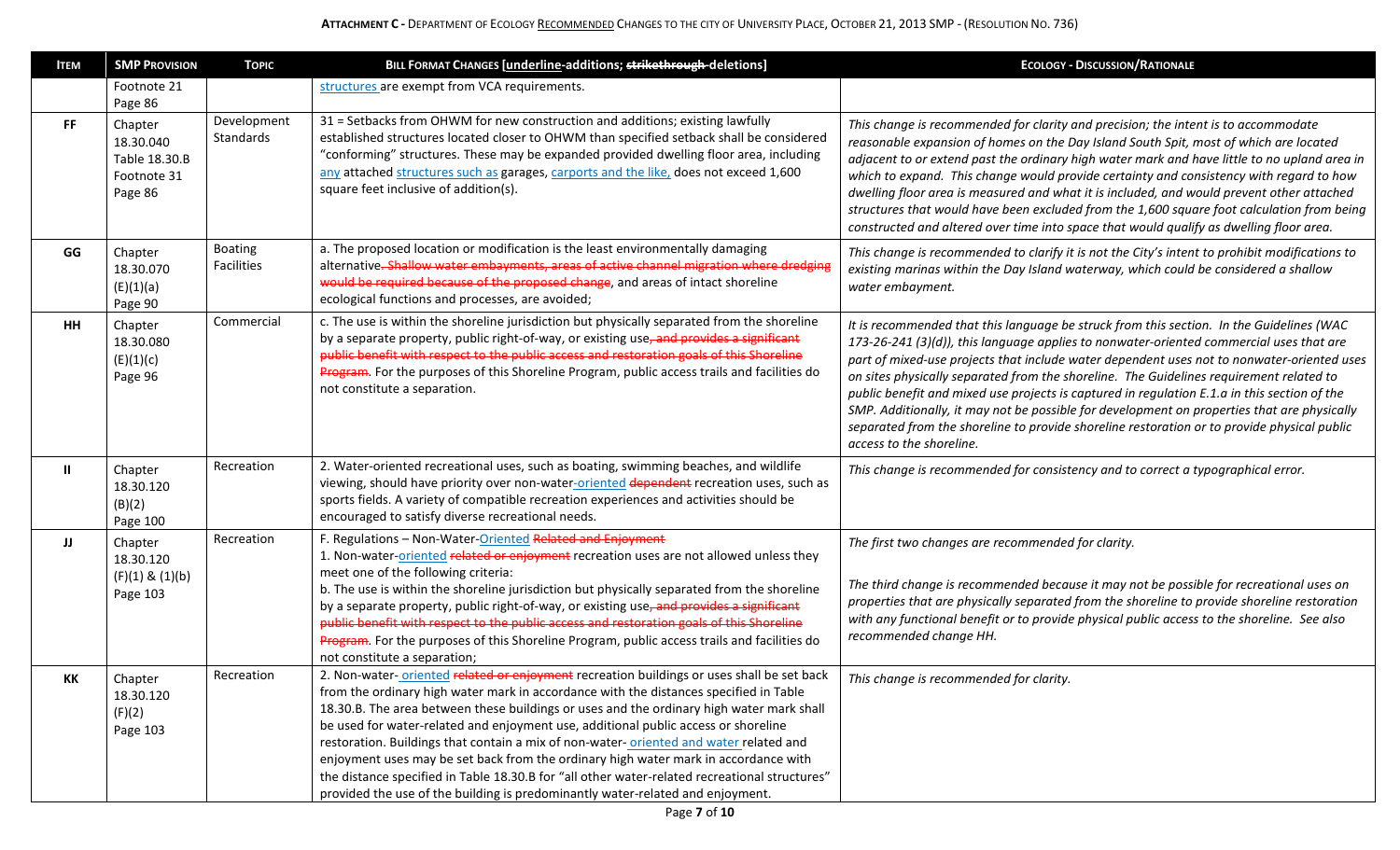| <b>ITEM</b> | <b>SMP PROVISION</b>                                       | <b>TOPIC</b>                                   |                                                                                                                                                                                                                                                                                                                                                                                                                                                                                                                                                                    |                                   |                          | BILL FORMAT CHANGES [underline-additions; strikethrough-deletions] |                 |                         | <b>ECOLOGY - DISCUSSION/RATIONALE</b>                                                                                                                                                                                                                                                                                                                                                               |
|-------------|------------------------------------------------------------|------------------------------------------------|--------------------------------------------------------------------------------------------------------------------------------------------------------------------------------------------------------------------------------------------------------------------------------------------------------------------------------------------------------------------------------------------------------------------------------------------------------------------------------------------------------------------------------------------------------------------|-----------------------------------|--------------------------|--------------------------------------------------------------------|-----------------|-------------------------|-----------------------------------------------------------------------------------------------------------------------------------------------------------------------------------------------------------------------------------------------------------------------------------------------------------------------------------------------------------------------------------------------------|
| LL.         | Chapter<br>18.30.140 (A)<br>Page 106                       | Transportation                                 | Applicability. Transportation facilities are those structures and developments that aid in<br>land, air, and water surface movement of people, goods, and services. They include roads<br>and highways, bridges (including pedestrian bridges), bikeways, railroads, trails, public<br>transportation facilities, and other related facilities. In the City, these uses (other than<br>railroads) account for a minimal percentage of the shoreline land inventory. However, the<br>impact of these facilities on shorelines can be substantial.                   |                                   |                          |                                                                    |                 |                         | This change is recommended because trails and shared use paths are also referred to as<br>recreation facilities in the SMP. When considering tables 18.30.A and 18.30.B, this presents<br>a conflict. Trails are listed specifically as recreation facilities in table 18.30.B so Ecology<br>recommends treating them as such throughout the SMP for consistency. See also<br>recommended change E. |
| <b>MM</b>   | Chapter<br>18.35.010<br>$(A)(5)$ and<br>(B)(2)<br>Page 112 | General<br>Provisions                          | A.5. The enhancement of impaired ecological functions should be planned for while<br>accommodating authorized uses. All feasible measures to protect ecological functions and<br>ecosystem-wide processes should be incorporated in the placement and design of<br>shoreline modifications. To avoid and reduce ecological impacts, mitigation sequencing set<br>forth in Section 18.25.070.C.23 should be used.                                                                                                                                                   |                                   |                          |                                                                    |                 |                         | These changes are recommended to correct typographical errors/inaccurate references.                                                                                                                                                                                                                                                                                                                |
|             |                                                            |                                                | B. 2. Shoreline modifications shall not result in the loss of shoreline ecological functions or<br>ecosystem wide processes. All proposals for shoreline modifications shall take measures to<br>avoid or reduce ecological impacts in accordance with the mitigation sequencing priorities<br>set forth in Section<br>18.25.070.C.23.                                                                                                                                                                                                                             |                                   |                          |                                                                    |                 |                         |                                                                                                                                                                                                                                                                                                                                                                                                     |
| <b>NN</b>   | Chapter<br>18.35.020<br>Table 18.35<br>Page 113            | Shoreline<br>Modifications                     |                                                                                                                                                                                                                                                                                                                                                                                                                                                                                                                                                                    | Day Island<br>Medium<br>Intensity | Shoreline<br>Residential | Urban<br>Conservancy                                               | Natural         | Marine<br>Deepwater     | These changes are recommended for alignment with Section 18.35.040.D. That section<br>outlines the regulations applicable to fill within each environment designation, which<br>currently conflict with this table.                                                                                                                                                                                 |
|             |                                                            |                                                | Fill<br>Ecological<br>Restoration<br>Projects                                                                                                                                                                                                                                                                                                                                                                                                                                                                                                                      | D                                 | P                        | D                                                                  | C               | C                       |                                                                                                                                                                                                                                                                                                                                                                                                     |
|             |                                                            |                                                | <b>Flood Reduction</b><br>Projects                                                                                                                                                                                                                                                                                                                                                                                                                                                                                                                                 | $\mathsf{C}$                      | C                        | C                                                                  | X               | N/A                     | The change for water dependent uses and public access in the natural designation is                                                                                                                                                                                                                                                                                                                 |
|             |                                                            |                                                | Water-<br><b>Dependent Uses</b><br>and Public<br>Access                                                                                                                                                                                                                                                                                                                                                                                                                                                                                                            | C                                 | С                        | C                                                                  | $x_{C}$         | C                       | recommended because the corresponding text in 18.35.040.D.2 says that fill associated with<br>a public access trail or shared use path may be authorized with a shoreline conditional use<br>permit in this environment designation.                                                                                                                                                                |
|             |                                                            |                                                | <b>Other Permitted</b><br>Use or<br>Development                                                                                                                                                                                                                                                                                                                                                                                                                                                                                                                    | P                                 | $\overline{\mathsf{P}}$  | P                                                                  | $\underline{X}$ | $\overline{\mathsf{C}}$ | The addition of the "other" row aligns with text in 18.35.040.D.3 - .5 that says fill associated<br>with a permitted use or development may be authorized with a shoreline substantial<br>development permit in the Urban Conservancy, Shoreline Residential and Day Island<br>Medium Intensity designations.                                                                                       |
| OO          | Chapter<br>18.35.030<br>$(C)(3)-(5)$<br>Page 116           | Dredging and<br>Dredge<br>Material<br>Disposal | 3. Urban Conservancy: Dredging and dredge disposal may be authorized for the activities<br>outlined in section 18.35.030.B.2 maintaining a navigational channel or as part of an<br>approved restoration project or restoration program with a shoreline conditional use<br>permit<br>4. Shoreline Residential: Dredging and dredge disposal may be authorized for the activities<br>outlined in section 18.35.030.B.2 maintaining a navigational channel or as part of an<br>approved restoration project or restoration program with a shoreline conditional use |                                   |                          |                                                                    |                 |                         | These changes are recommended because these provisions conflict with section B.2 of this<br>chapter, which includes a longer list of activities for which dredging can be authorized.                                                                                                                                                                                                               |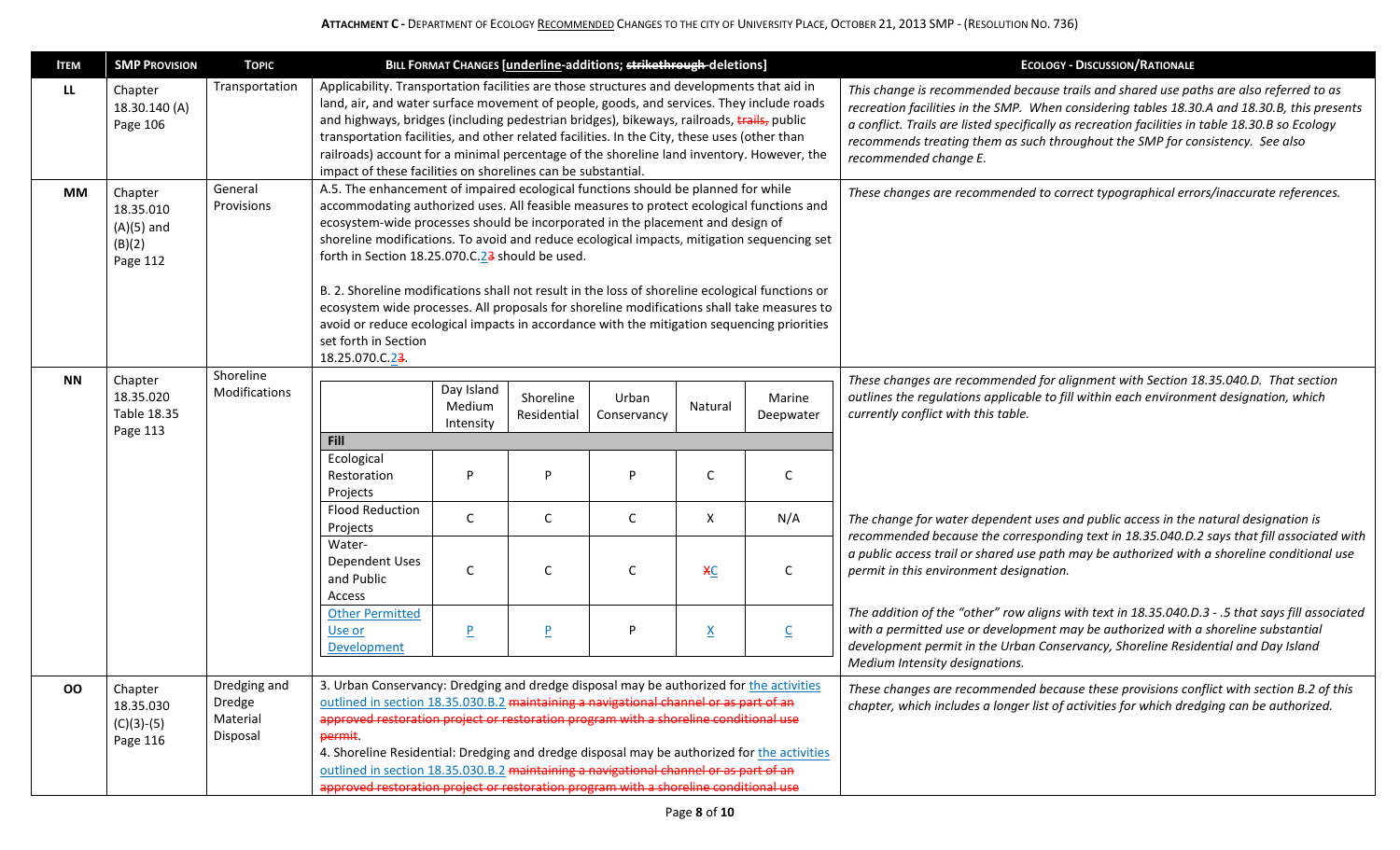| <b>ITEM</b> | <b>SMP PROVISION</b>                                       | <b>TOPIC</b> | BILL FORMAT CHANGES [underline-additions; strikethrough-deletions]                                                                                                                                                                                                                                       | <b>ECOLOGY - DISCUSSION/RATIONALE</b>                                                                                                                                                                                                                                                                                                                                                                                                                                                                                                                            |
|-------------|------------------------------------------------------------|--------------|----------------------------------------------------------------------------------------------------------------------------------------------------------------------------------------------------------------------------------------------------------------------------------------------------------|------------------------------------------------------------------------------------------------------------------------------------------------------------------------------------------------------------------------------------------------------------------------------------------------------------------------------------------------------------------------------------------------------------------------------------------------------------------------------------------------------------------------------------------------------------------|
|             |                                                            |              | permit.<br>5. Day Island Medium Intensity: Dredging and dredge disposal may be authorized for the<br>activities outlined in section 18.35.030.B.2 maintaining a navigational channel or as part of<br>an approved restoration project or restoration program with a shoreline conditional use<br>permit. |                                                                                                                                                                                                                                                                                                                                                                                                                                                                                                                                                                  |
| PP          | Chapter<br>18.35.040<br>(A)(3)<br>Page 116                 | Fill         | 3. Fill should be allowed to accommodate berms or other structures to prevent flooding<br>caused by sea level rise when other flood prevention methods or alternatives are not<br>feasible and in accordance with Section 18.25.030.                                                                     | This change is recommended for clarity and internal consistency. See also required change<br>AA.                                                                                                                                                                                                                                                                                                                                                                                                                                                                 |
| QQ          | Chapter<br>18.35.040<br>(B)(6)<br>Page 117                 | Fill         | 6. Fill intended to raise the elevation of properties that experience periodic flooding due to<br>extreme high tides and/or storm surges shall be authorized when all of the following are<br>met. Fill that meets these conditions does not require a shoreline conditional use permit:                 | This change is recommended to clarify the City's intent that fills for such purposes and when<br>limited to the listed conditions does not require a conditional use permit.                                                                                                                                                                                                                                                                                                                                                                                     |
| <b>RR</b>   | Chapter<br>18.35.050<br>(D)(3)<br>Page 121                 | Moorage      | 3. Shared moorage proposed for lease to upland property owners and serving 5 or more<br>boats shall be reviewed as a boating facility in accordance with the provisions of<br>18.30.070.                                                                                                                 | This change is recommended for clarification and to avoid conflicts with number 5 in this<br>section, which states that new joint use docks can be authorized on community recreation<br>lots shared by a number of waterfront or upland lots. It was unclear what about shared<br>moorage leased to upland property owners would trigger reviewing it as a boating facility.<br>This clarification ties that threshold to the definition of dock in the SMP, which outlines that<br>docks serving 5 or more boats are considered a marina.                      |
| SS          | Chapter<br>18.35.050<br>(E)(3)(b)<br>Page 122              | Moorage      | b. Piles for a new pier shall be spaced no closer than 20 feet apart, unless the structure is<br>less than 20 feet long for which pilings shall be placed only at the ends of the structure,<br>and shall be no greater than 10 inches in diameter.<br>Renumber following provision.                     | It is recommended this language be stricken; it was originally inserted to align with<br>proposed language in the Hydraulic Project Application (HPA) rule revision but the language<br>is not in the most recent version of the proposed rule. The City could leave this requirement<br>in the SMP but if different standards end up in the final version of the HPA rule it could put<br>project applicants in the position of having to apply for a shoreline variance.                                                                                       |
| <b>TT</b>   | Chapter<br>18.35.050<br>$(F)(1)(a)$ and<br>(b)<br>Page 123 | Moorage      | a. Residential P piers shall not exceed 6 feet in width.<br>b. If the width of the pier is greater than 4 feet (up to 6 feet), it shall have grating installed<br>on at least 30 percent of the surface or as required in a Hydraulic Permit Approval (HPA)<br>from the Department of Fish and Wildlife. | These changes are recommended because the language was originally inserted in the SMP<br>to align with proposed language in the Hydraulic Project Application (HPA) rule revisions.<br>However in the most recent version of the proposed rule, the first provision applies only to<br>residential docks and the second provision only applies to piers oriented in a north/south<br>direction. As outlined above, leaving these requirements in the SMP as written could put<br>project applicants in the position of having to apply for a shoreline variance. |
| UU          | Chapter<br>18.35.050<br>$(F)(2)(a)$ and<br>(b)<br>Page 123 | Moorage      | a. Residential R ramps shall not exceed 4 feet in width.<br>b. Ramps shall be constructed entirely of grated material, or as required in a Hydraulic<br>Permit Approval (HPA) from the Department of Fish and Wildlife.                                                                                  | These changes are recommended because the language was originally inserted in the SMP<br>to align with proposed language in the Hydraulic Project Application (HPA) rule revisions.<br>However in the most recent version of the proposed rule, the first provision applies only to<br>residential docks and the second provision only applies to piers oriented in a specific<br>direction, and there are additional requirements for ramps in marinas.                                                                                                         |
| <b>VV</b>   | Chapter<br>18.35.050<br>(F)(3)(a)(c)<br>Page 123           | Moorage      | a. Residential F floats shall not exceed 8 feet in width.<br>c. For a residential joint-use structure, a float shall not exceed 50 60 feet in length.                                                                                                                                                    | This change is recommended because the language was originally inserted in the SMP to<br>align with proposed language in the Hydraulic Project Application (HPA) rule revisions. In<br>the most recent version of the proposed rule, the provisions apply only to residential floats<br>and the dimension in the second provision has changed from 50 to 60 feet.                                                                                                                                                                                                |